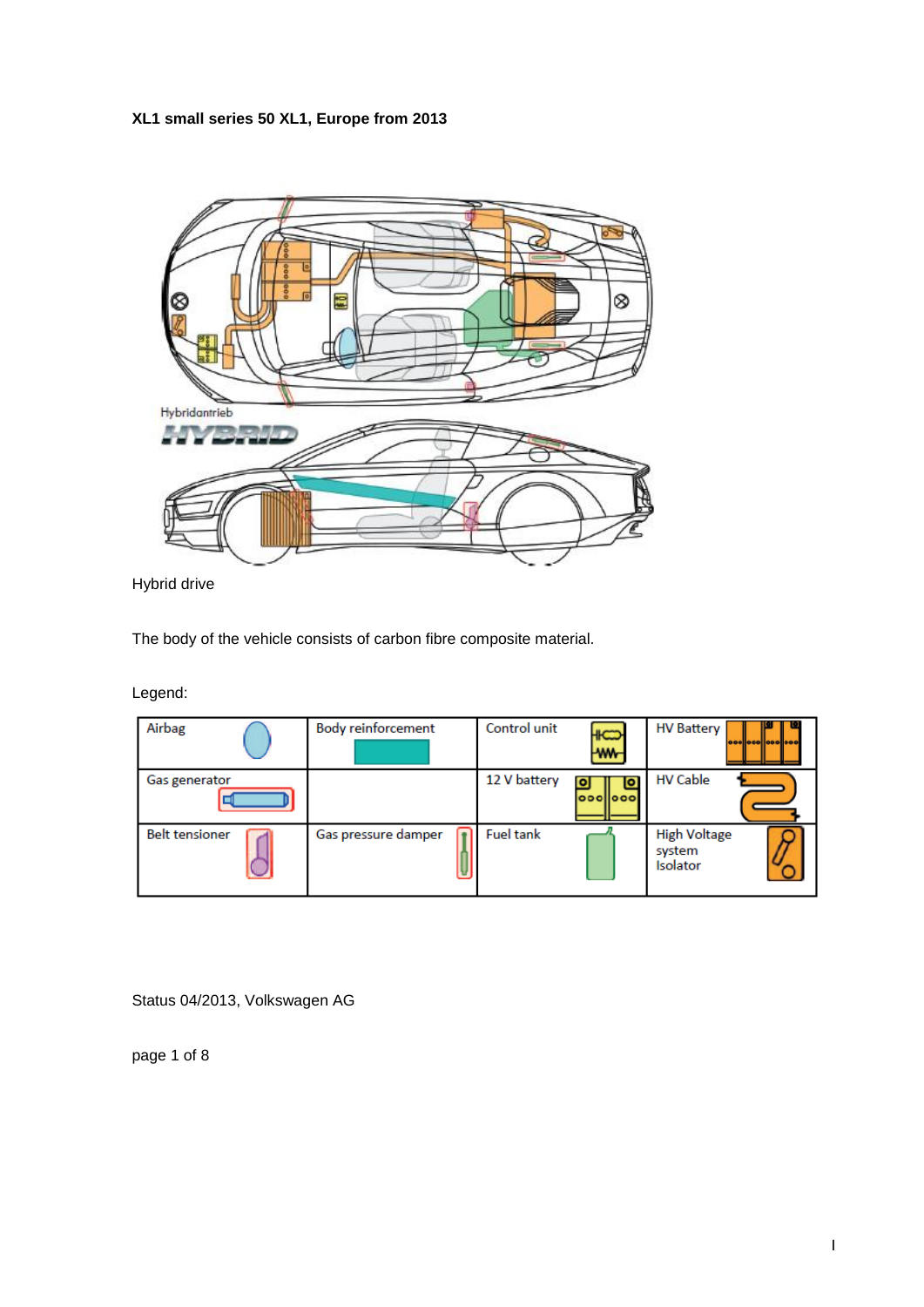XL1 small series 50 XL1, Europe from 2013

# **Vehicle identification**



High-voltage warning signs under the bonnet and under the boot lid

Vehicle design:

The vehicle is unique in its styling and has a charging connection

Secure vehicle against rolling off

- 1. Secure the vehicle from the outside against rolling off.
- 2. Put the gear lever in position P.
- 3. Apply the electric parking brake.

• The button of the electric parking brake in the centre console between gear lever and cup holder is marked with P.



Page 2 of 8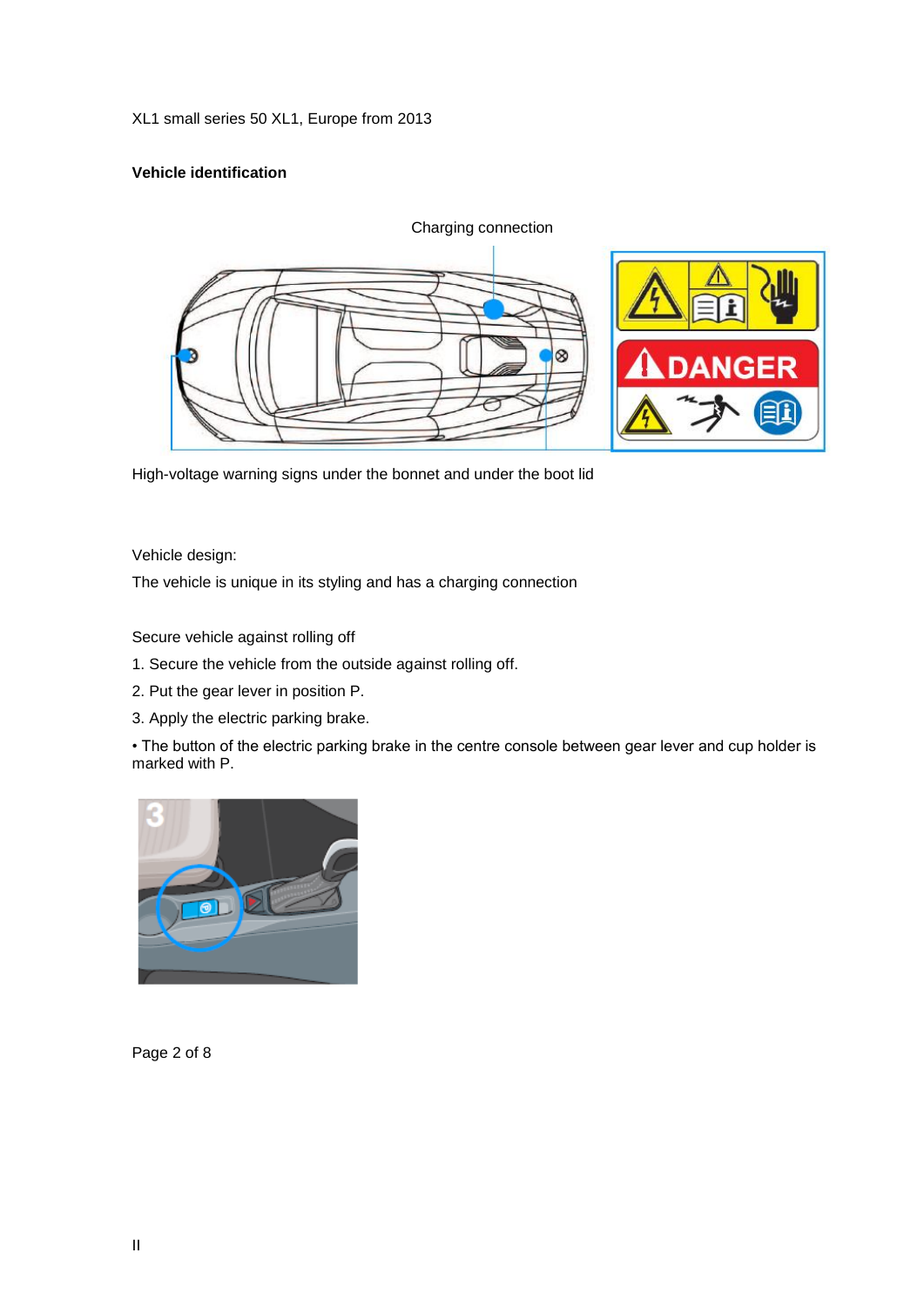# **Deactivate vehicle**



Deactivate drive and high-voltage system

1. Press START/STOP button

• The START/STOP button is in driving direction on the right behind the steering wheel.

2. Check the deactivation with the light of the START/STOP button

• If the light of the START/STOP button is switched off, is the driving availability of the vehicle is deactivated.

3. Remove the ignition key out of the ignition lock in the centre console and move it at least 5 m away from the vehicle.

• The ignition lock is in front of the gear lever in the centre console viewed in driving direction.





# and ADDITIONALLY

Depending on access disconnect a rescue separation point on the yellow mark.

4a. Disconnect the rescue separation point at the front of the vehicle.

• The rescue separation point is in driving direction on the front left behind a service flap. The service flap can be taken off from the outside.

- Remove the service flap.
- Locate the rescue separation point according to the yellow mark.
- Cut through the 12 V cable on the mark.





**XL 100**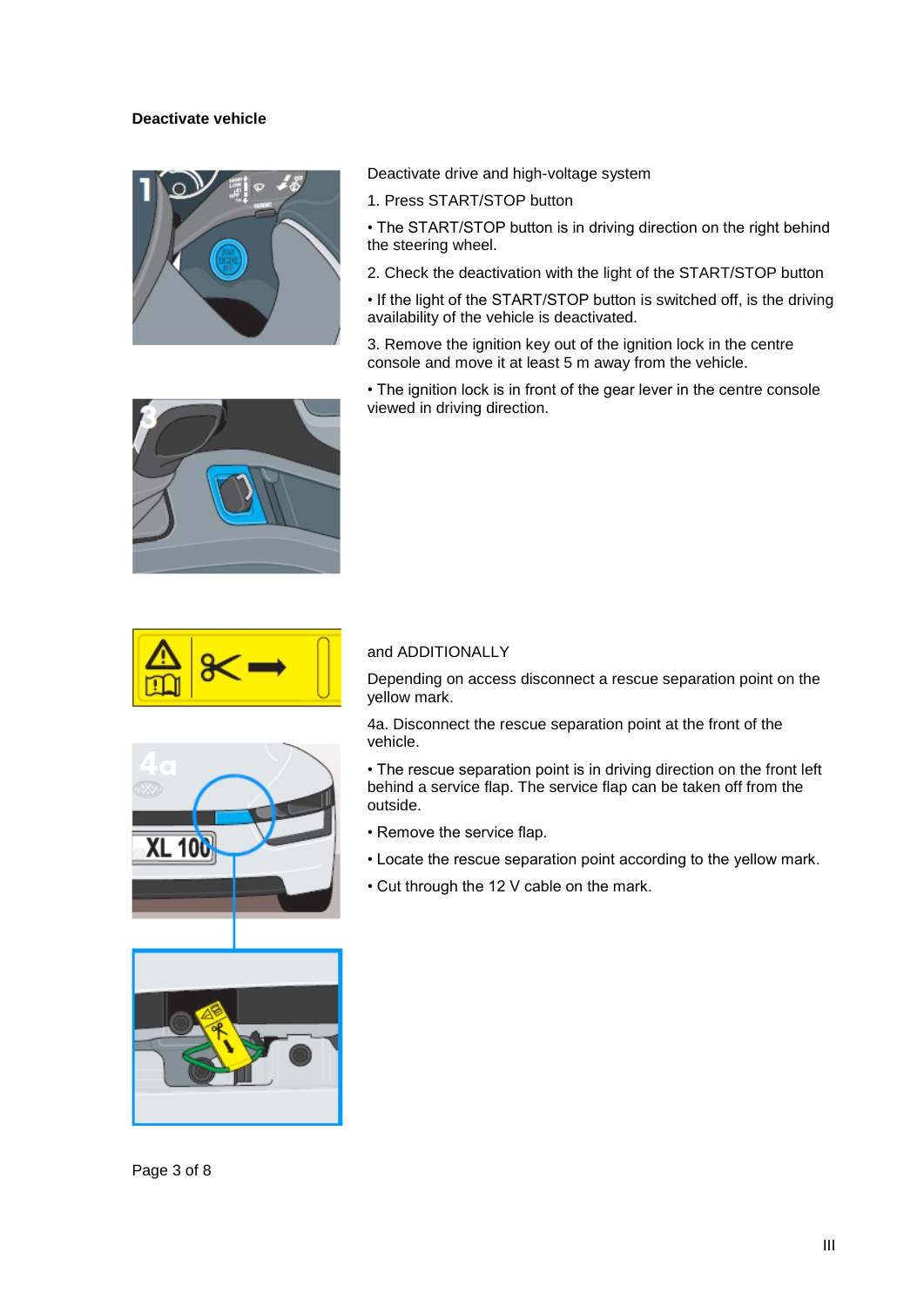# **Deactivate vehicle**

Deactivate drive and high-voltage system (continued)





Or

4b. Disconnect the rescue separation point on the rear of the vehicle.

- The rescue separation point is in driving direction on the right in the boot under a service flap.
- Remove the service flap.
- Locate the rescue separation point according to the yellow mark.
- Cut through the 12 V cable on the mark.



About 15 seconds after the deactivation the high-voltage system is disabled. The high-voltage system, with the exception of the highvoltage battery, is now voltage-free and the passive safety systems such as airbags and belt tensioner are disabled.

After pressing the START/STOP button, removing the key and disconnecting the 12 V vehicle battery the passive safety systems such as airbags and belt tensioner are disabled after a discharging period of the airbag control unit of about 4 seconds.

Before the discharging period ends the airbags may go off because of the damage on the airbag system.



In accidents with driver airbag deployment the high-voltage system is automatically deactivated.

Before working on a vehicle with high-voltage system disconnect it from the charging infrastructure.

Page 4 of 8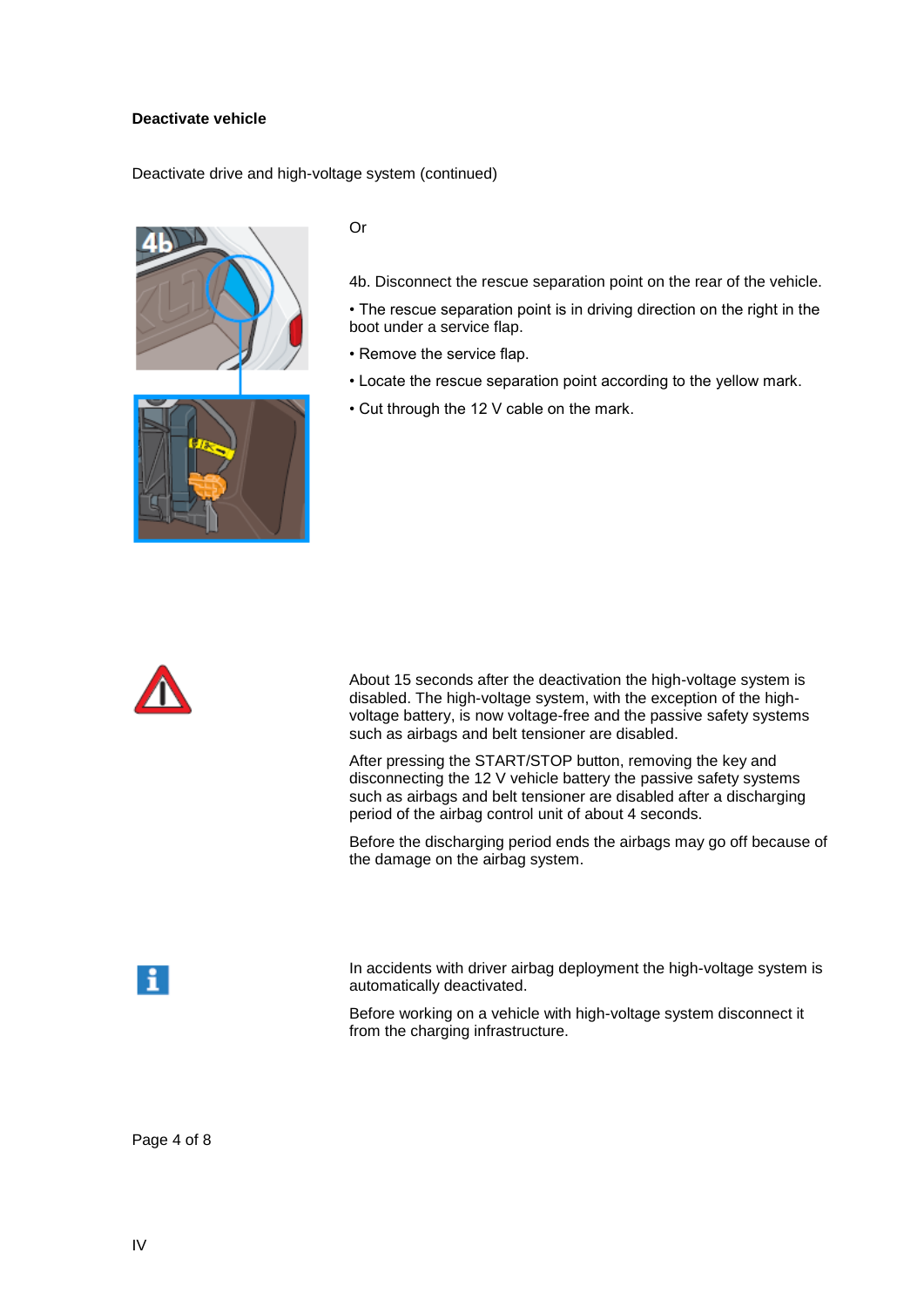# **Deactivate vehicle**

Deactivate airbag and belt tensioner

It is also possible to disconnect the 12 V vehicle battery in two different ways from the 12 V power system and thus to deactivate the airbags and belt tensioners.



When high-voltage system is activated, disconnecting the 12 V vehicle battery does NOT disable the high-voltage system.

The high-voltage system MUST be disabled via the rescue separation points.





1. Disconnect the 12 V vehicle battery via the service flap from the 12 V power system

• The 12 V power system separation point is a knurled screw. It is positioned in driving direction at the front left behind the service flap next to the headlights. The service flap can be opened from the outside.

- Remove the service flap.
- Locate the knurled screw.
- Turn the knurled screw at least 3 mm to 5 mm anti-clockwise.

It is also possible to disconnect the 12 V vehicle battery in two different ways from the power system and thus to deactivate the airbags and belt tensioners.

2. Disconnect the 12 V vehicle battery on the earth connection from the power system.

• The 12 V vehicle battery is under the bonnet. Unlike conventional vehicles the bonnet is screwed on.

• Remove the bonnet and disconnect the earth connection of the vehicle battery.

Page 5 of 8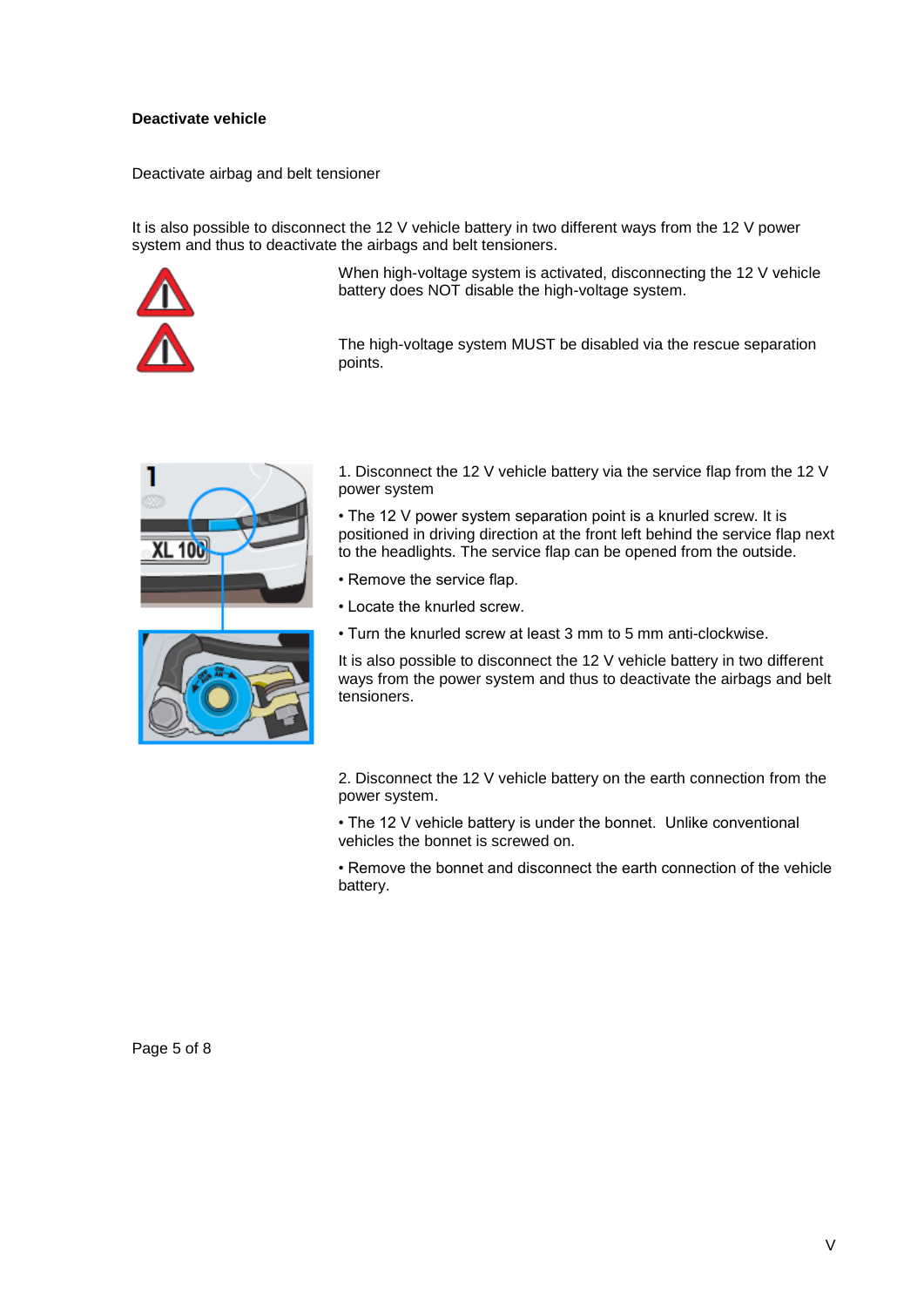# **Further information about the vehicle**



Roof and door system The vehicle has two wing doors.



The wing doors are fastened with pins.



In a crash (only with roll-over) the pin is automatically separated and the doors can be removed.

Page 6 of 8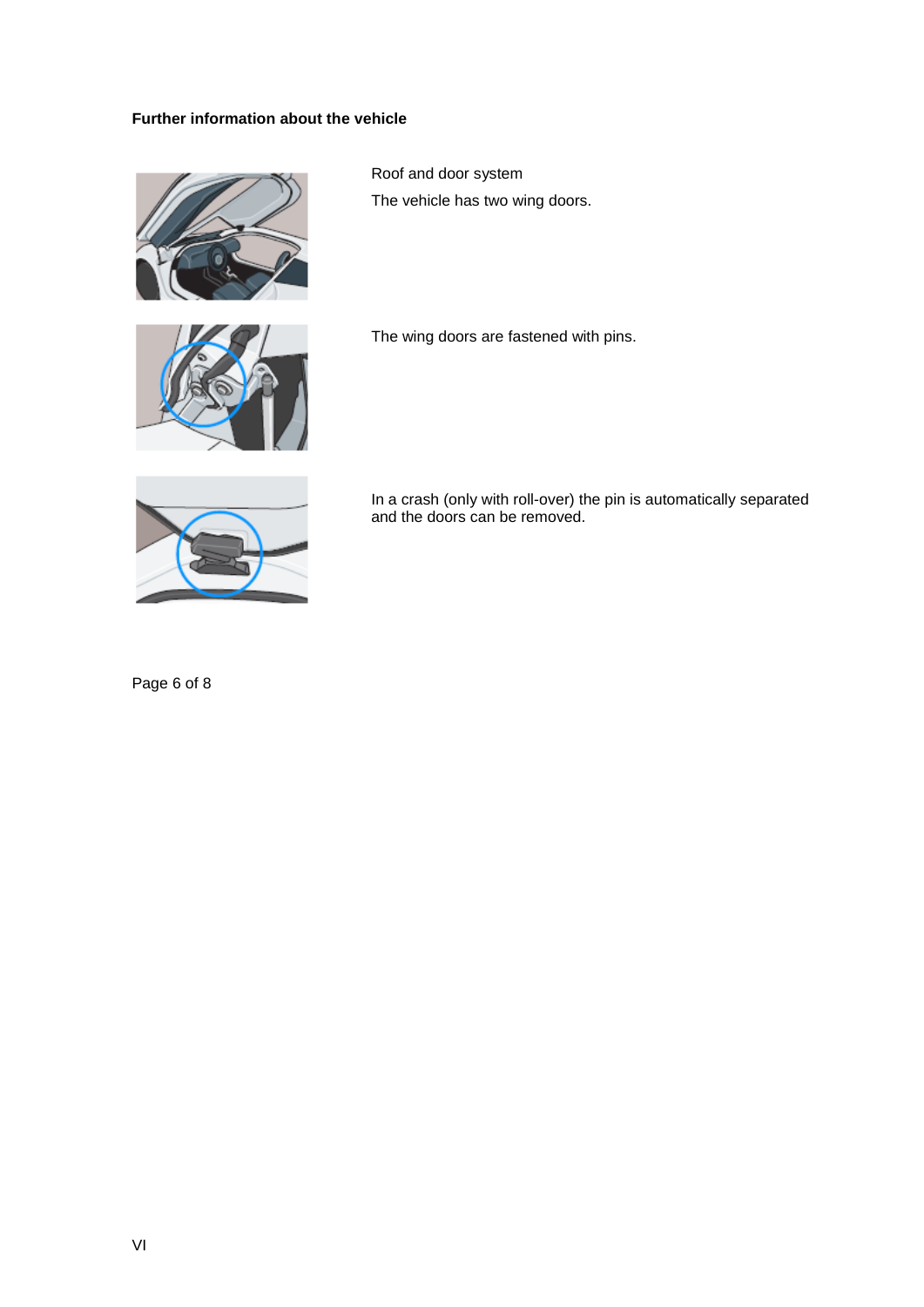# **Instructions on using lithium-ion batteries**

### **Vehicle fire**

• A fire must be extinguished and the vehicle cooled with a lot of water. Further suitable extinguishing agents for the high-voltage battery are foam, CO2 and extinguishing powder.

• If the high-voltage battery burns together with other combustible substances, the fire fighting method of the other substances must be used.

• When fire fighting appropriate breathing protection and personal protective equipment must be worn.

• The safety distances must be kept. Avoid touching the high-voltage battery.



**Extinguishing the high-voltage battery with too little water can lead to a chemical reaction with the release of dangerous substances.** 

**Breathing in the gases during a high-voltage battery fire can damage the airways. Touching the high-voltage battery can cause skin and eye injuries.**

#### **Vehicle in the water**

Before the emergency services can start their work water must be drained after salvaging the vehicle out of the water. Work on the vehicle can then be performed while complying with the instructions (personal protective equipment).



**Ignoring this can lead to serious injuries.**

Page 7 of 8